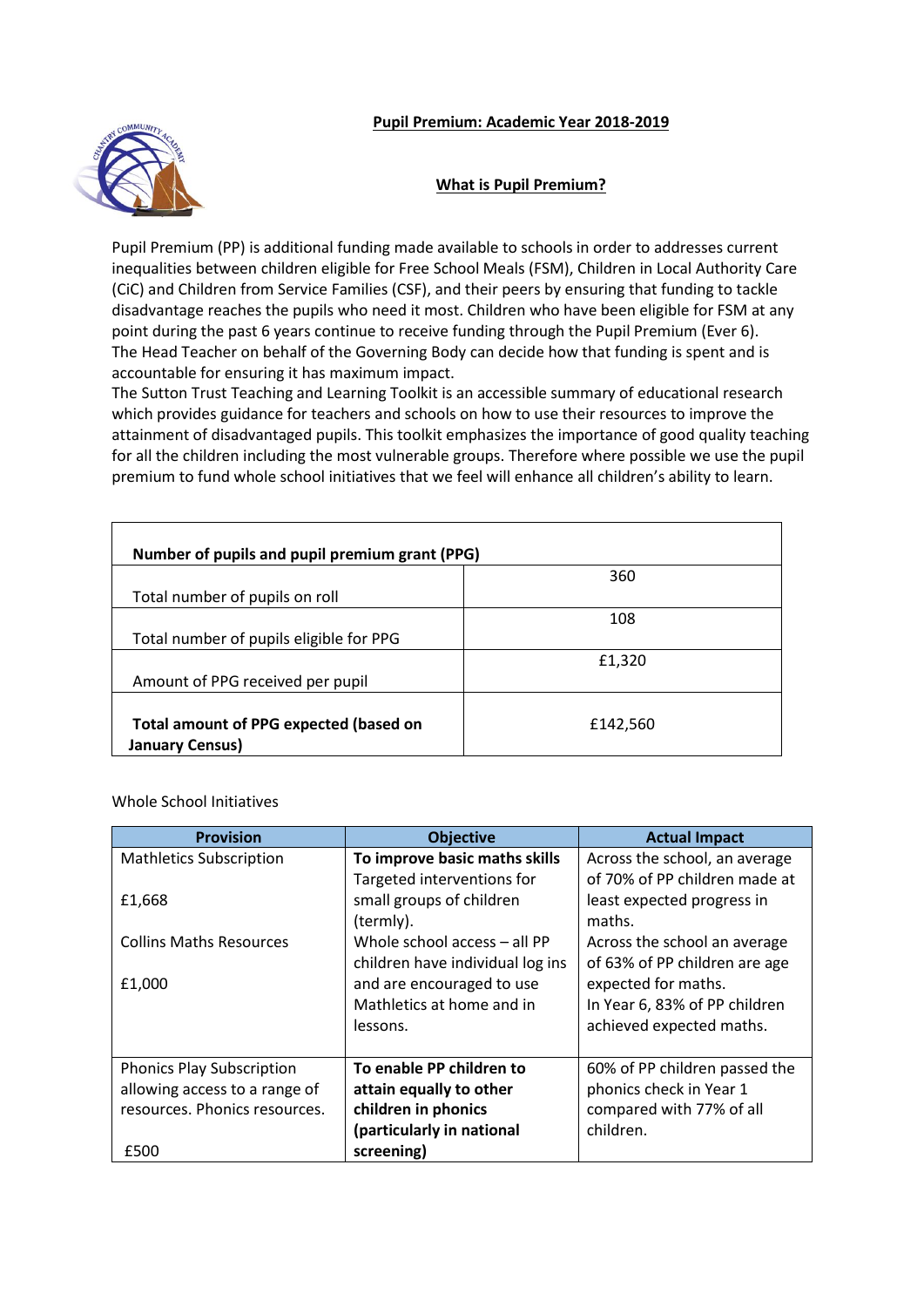|                                 | Interactive phonics games,       |                               |
|---------------------------------|----------------------------------|-------------------------------|
|                                 | phonics planning, assessment     |                               |
|                                 | ideas and many teaching ideas    |                               |
|                                 | and resources to help children   |                               |
|                                 | learn phonics in a fun way.      |                               |
| <b>Accelerated Reader</b>       | To accelerate progress in        | Across the school, an average |
| Programme                       | reading                          | of 71.5% of PP children made  |
|                                 | Purchase resources and           | at least expected progress in |
| £3,186                          | training and log ins. Promoting  | reading.                      |
|                                 | reading independence and         |                               |
|                                 | pleasure.                        |                               |
| Release time for Pupil Progress | To closely monitor progress      | Across the school, an average |
| Meetings (PPMs)                 | and attainment of PP children    | of 71.5% of PP children made  |
|                                 | PPMs to occur after every data   | at least expected progress in |
| £2,640                          | drop. PP children to be a focus. | reading, 82% for writing and  |
|                                 | Staff to attend PP meetings      | 70% for maths.                |
|                                 | with cover provided.             | Across the school an average  |
|                                 |                                  | of 61% of PP children are age |
|                                 |                                  | expected for reading, 54% for |
|                                 |                                  | writing and 63% for maths.    |
|                                 |                                  | In Year 6, 78% of PP children |
|                                 |                                  | achieved combined.            |
|                                 |                                  |                               |

## Academic Support

| Provision                     | Objective                       | Impact                         |
|-------------------------------|---------------------------------|--------------------------------|
| PiXL Club Subscription        | To improve the outcomes for     | In Year 6, 78% of PP children  |
|                               | key marginal children in        | achieved combined compared     |
| £2,675                        | reading, writing and maths      | with 66% of all children. Non  |
|                               | PiXI resources used with        | PP achieved 57% combined.      |
|                               | targeted groups of children     |                                |
|                               | and whole class to support the  |                                |
|                               | teaching of English and maths   |                                |
|                               | in Year 6.                      |                                |
| <b>GAT Trust Lead Support</b> | To enable PP children in FS     | Trust leads held staff to      |
| <b>Teachers</b>               | and Year 1 to achieve equally   | account to ensure vulnerable   |
|                               | with their peers                | children achieved well in      |
| £10,000                       | Phonics lead and EYFS lead to   | national testing and undertook |
|                               | lead, support and drive         | observations to 'flag up'      |
|                               | standards with a focus on PP.   | vulnerable children.           |
| Tutoring For Year 6           | To close the attainment gap     | Reading non PP expected 61%    |
| 1:1 or $1:2$                  | between PP children and         | Reading PP children 83%        |
|                               | others                          |                                |
| <b>EXXX</b>                   | English- to support children in |                                |
|                               | achieving expected or a higher  |                                |
|                               | standard in reading and         |                                |
|                               | writing.                        |                                |
|                               |                                 |                                |
| CGP Resources – SATS busters  | To ensure all children are well | In Year 6, 78% of PP children  |
| etc                           | prepared for tests.             | achieved combined.             |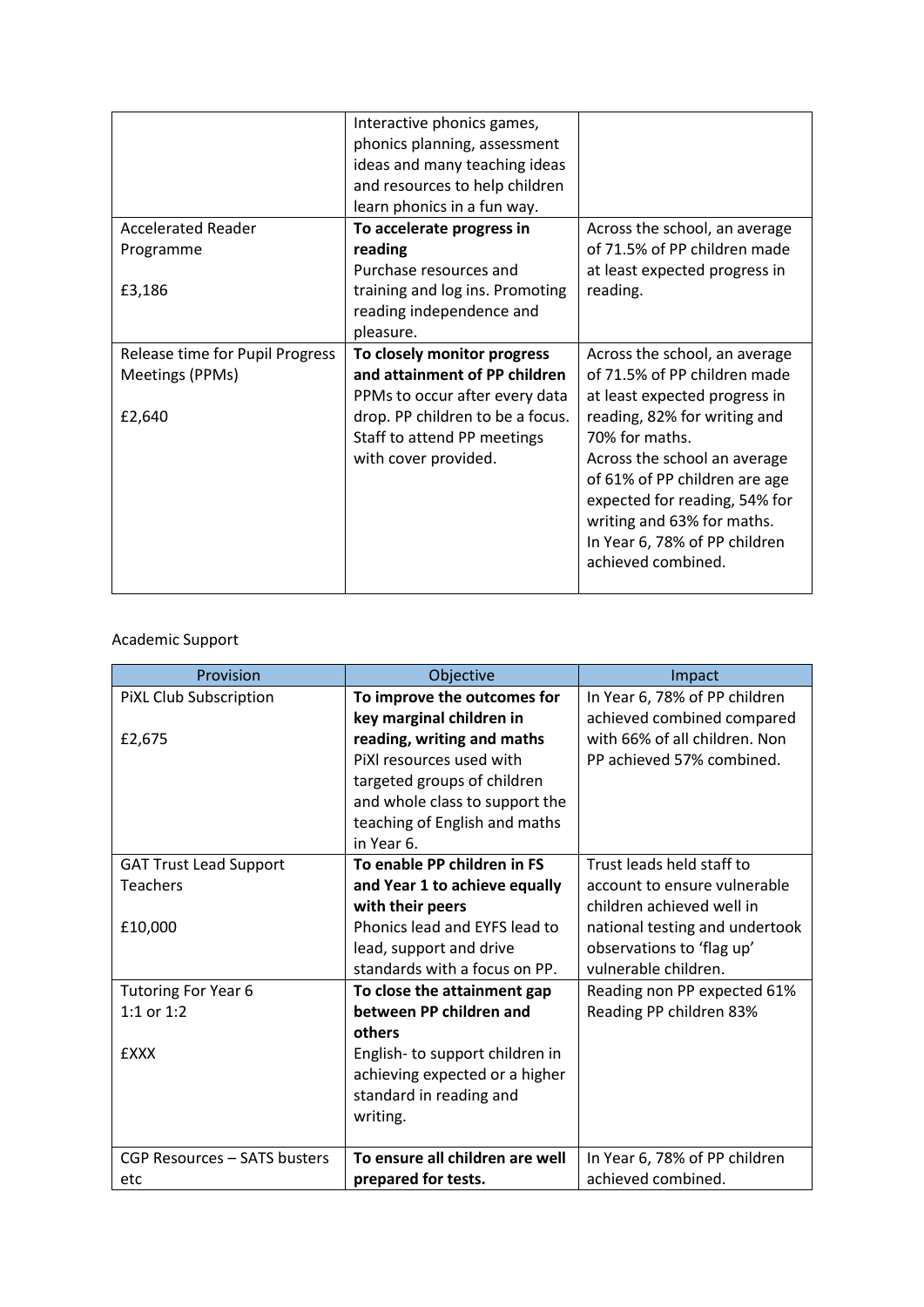| £1,400                                                |                                                                                                                                                                       | Year 2 PP at expected<br>attainment for R= 77%, 69%<br>for Wr and 69% for Ma.                                                                                                                        |
|-------------------------------------------------------|-----------------------------------------------------------------------------------------------------------------------------------------------------------------------|------------------------------------------------------------------------------------------------------------------------------------------------------------------------------------------------------|
| Buster's book club<br>£300                            | To close the attainment gap<br>between PP children and<br>others<br>For all children to be part of<br>the club and develop a love of<br>reading with reward benefits. | Across the school, an average<br>of 71.5% of PP children made<br>at least expected progress in<br>reading.<br>Across the school an average<br>of 61% of PP children are age<br>expected for reading. |
| <b>Breakfast Maths Booster for</b><br>Year 6<br>£3000 | To close the attainment gap<br>between PP children and<br>others                                                                                                      | In Year 6, 78% of PP children<br>achieved combined.<br>Maths 74% non PP and 83%<br>for PP.                                                                                                           |

## Non – Academic Needs

| Provision                 | Objective                                                       | <b>Desired Impact</b>             |
|---------------------------|-----------------------------------------------------------------|-----------------------------------|
| <b>Breakfast Club</b>     | To support PP children and                                      | Children able to access           |
|                           | their families                                                  | breakfast club and receive a      |
| £3,400                    | Provide a healthy breakfast at                                  | healthy breakfast and calm        |
| £600 for resources        | a very minimal cost.                                            | start to the day.                 |
|                           |                                                                 |                                   |
| After school club         | To support PP children and                                      | After school club available for   |
| £500                      | their families                                                  | all children.                     |
|                           |                                                                 |                                   |
| Uniform for PP children   | To support PP children and                                      | 100% of children in correct       |
| £200                      | their families                                                  | uniform.                          |
|                           |                                                                 |                                   |
| Provision of trips for PP | To support PP children and                                      | All children in the school        |
| children                  | their families and ensure fair                                  | participated in trips and visits. |
| £300                      | access to the whole                                             |                                   |
|                           | curriculum                                                      |                                   |
|                           |                                                                 |                                   |
| <b>SEASS</b>              | To improve the attendance of                                    | 2018 -2019 PP attendance          |
|                           | all children with a clear focus                                 | =94.9% compared with 94.3%        |
| £5,700                    | on PP                                                           | for non PP.                       |
|                           | SEASS work to support                                           | PP attendance has increased       |
|                           | vulnerable families get their                                   | by 0.2% on the previous year      |
|                           | children to school by holding<br>clinics, generating letters to | $(2017 - 2018).$                  |
|                           | share good and poor                                             |                                   |
|                           | attendance.                                                     |                                   |
|                           |                                                                 |                                   |
| Attendance rewards        | To improve the attendance of                                    | 2018 -2019 PP attendance          |
| £400                      | all children with a clear focus                                 | =94.9% compared with 94.3%        |
|                           | on PP                                                           | for non PP.                       |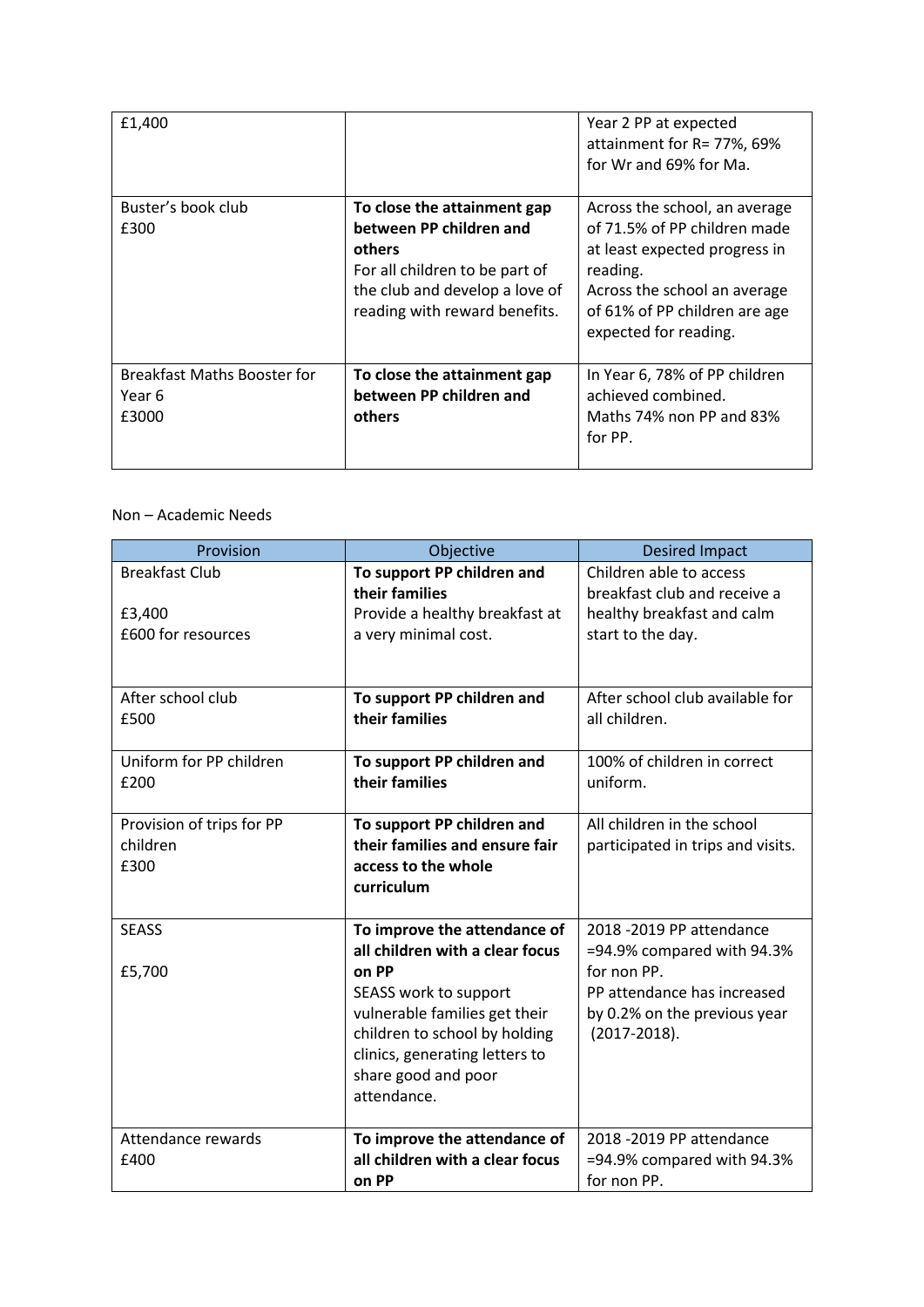|                                   |                                                              | PP attendance has increased                           |
|-----------------------------------|--------------------------------------------------------------|-------------------------------------------------------|
|                                   |                                                              | by 0.2% on the previous year                          |
|                                   |                                                              | $(2017 - 2018).$                                      |
| Play Therapy                      | To support children with their                               | Improvements noted.                                   |
|                                   | emotional needs at certain                                   |                                                       |
| £384                              | times of crisis                                              |                                                       |
|                                   |                                                              |                                                       |
|                                   |                                                              |                                                       |
|                                   |                                                              |                                                       |
| <b>NWK Alternative provision</b>  | To support identified children                               | X2 children - good                                    |
| service                           | with behaviour needs                                         | improvements noted in                                 |
| £3,500                            |                                                              | behaviour on return.                                  |
|                                   |                                                              |                                                       |
| Speech and Language Therapy       | To support the speech and                                    | A large number of children                            |
|                                   | language of identified pupils                                | have accessed the S+ L service                        |
| £5,600                            | to impact on their attainment                                | through school and have                               |
|                                   | and progress                                                 | shown improved outcomes                               |
|                                   |                                                              | based on their needs.                                 |
|                                   |                                                              |                                                       |
|                                   |                                                              |                                                       |
| <b>External Counselling</b>       | To support highly vulnerable                                 | Improvements noted in                                 |
|                                   | PP children to deal with                                     | emotional well - being.                               |
| £1,500                            | ongoing issues                                               |                                                       |
| <b>Educational Psychologist</b>   | To ensure that diagnoses and                                 | Staff training enabled staff to                       |
| £1,845                            | strategies are in place for                                  | have a better understanding of                        |
|                                   | identified children                                          | strategies to support some                            |
|                                   |                                                              | children.                                             |
| Good To Be Green                  | To improve behaviour in and<br>around school                 | 54% reduction in red cards                            |
| £1,600                            |                                                              | from the previous year.<br>Behaviour around school is |
|                                   | Behaviour system in school -<br>purchase of good to be green |                                                       |
|                                   | resources, weekly rewards and                                | good.                                                 |
|                                   | termly rewards such as a visit                               |                                                       |
|                                   | or visitor.                                                  |                                                       |
| <b>Behaviour Mentor</b>           | To support vulnerable                                        | 54% reduction in red cards                            |
|                                   | children on a daily basis to                                 | from the previous year.                               |
| <b>EXXX</b>                       | enable good learning to take                                 | Behaviour around school is                            |
|                                   | place                                                        | good.                                                 |
|                                   | Day to day support of                                        |                                                       |
|                                   | individual children and also                                 |                                                       |
|                                   | their parents and carers.                                    |                                                       |
| <b>Health and Welfare Officer</b> | To work with families to offer                               | Children are very well                                |
|                                   | support and guidance to                                      | supported with emotional                              |
| <b>EXXX</b>                       | impact on outcomes                                           | well-being as are the families.                       |
|                                   |                                                              | There has been excellent                              |
|                                   |                                                              | liaison with external agencies                        |
|                                   |                                                              | to ensure children are safe and                       |
|                                   |                                                              | supported.                                            |
| Counsellor                        | To support highly vulnerable                                 | 100% of children saw                                  |
| <b>EXXX</b>                       | PP children to deal with                                     | counselling and well- being                           |
|                                   | ongoing issues                                               | groups as being the highlight                         |